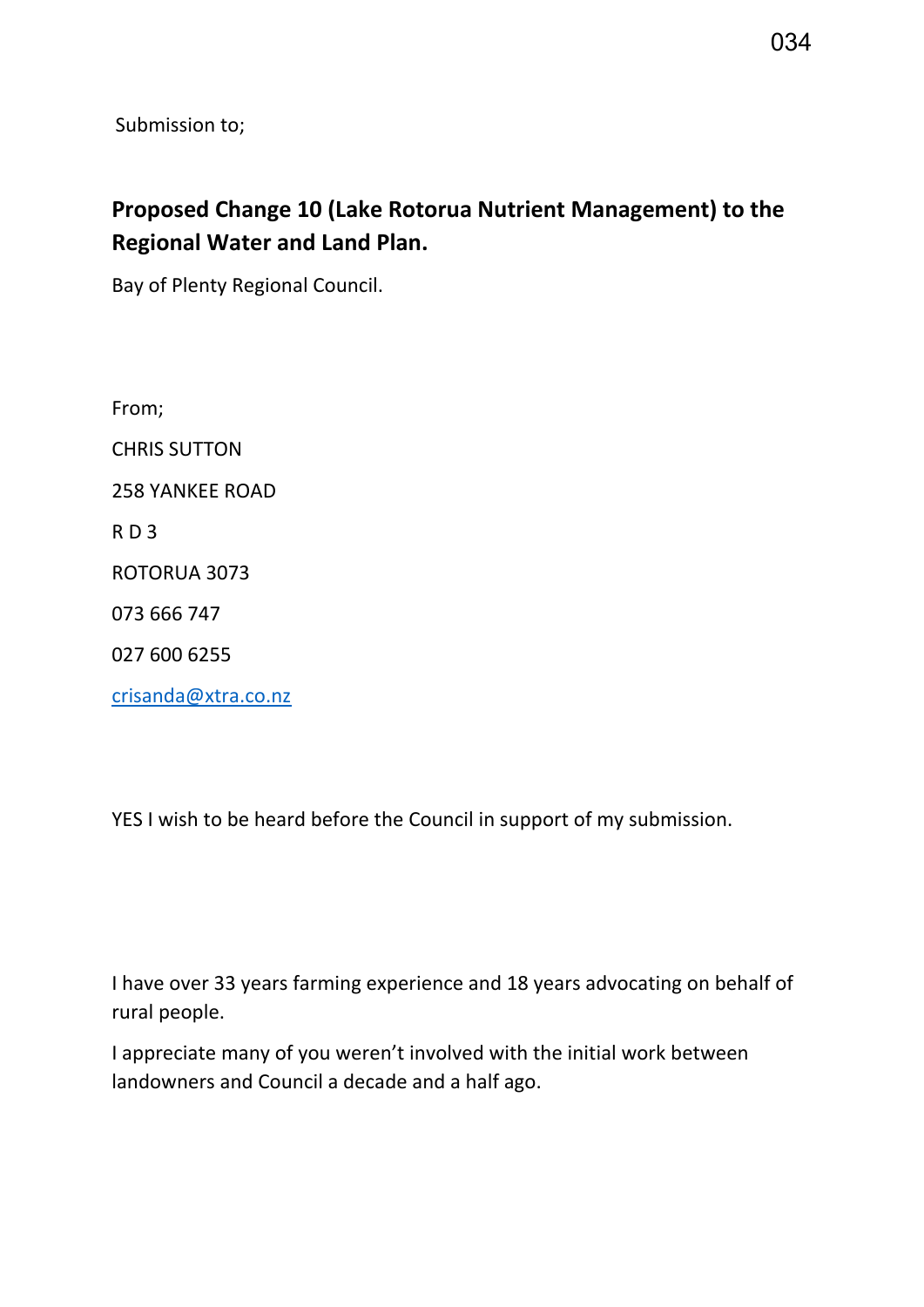Thank you for the opportunity to present my submission.

#### **1**, **Don't rule an industry out, buy it out if you want it gone!**

Everyone's entitled to a dignified exit.

The Lake Taupo example saw landowners paid a fair price for changing land use.

If you want dairying out of the catchment, then buy their farms remove the ability to dairy on it and then sell that land back into the market place.

This rule change seems unfair, punishing a generation, unfocussed and overly complicated.

Correct me if I'm wrong but I'm getting rumours that the Rotorua Lakes Council is about to approve a rule that restricts subdividing farms to blocks no less than 40 ha? A submission put forward by Fonterra to ensure dairying survives land use change. If this is so, then I and many other farmers can not consider a dignified exit by subdividing to small blocks essentially turning the catchment into a farm park. This is economical evolution but if the Council is ruling this option out in a catchment with a sinking nutrient lid then I'm being set up to fail.

The New Zealand Government has a track record of running people off their land by changing the rules I suppose nothing has changed.

Where's the fair deal?

# **2, What evidence do you have that Rotorua residence want a catchment planted in commercial forest?**

These rule changes will drive land use not to its most economic but that that is allowed, forestry, as what happened in Taupo. In Taupo no one asked the people of Taupo if a catchment of pine trees was what they wanted? But that was what they now have. Where's the democracy in that. Are we about to repeat this in Rotorua?

Facts are now showing us that it is no longer N that should be the focus nutrient but P. (Yet Council seems to be charging forward blinkers on.) By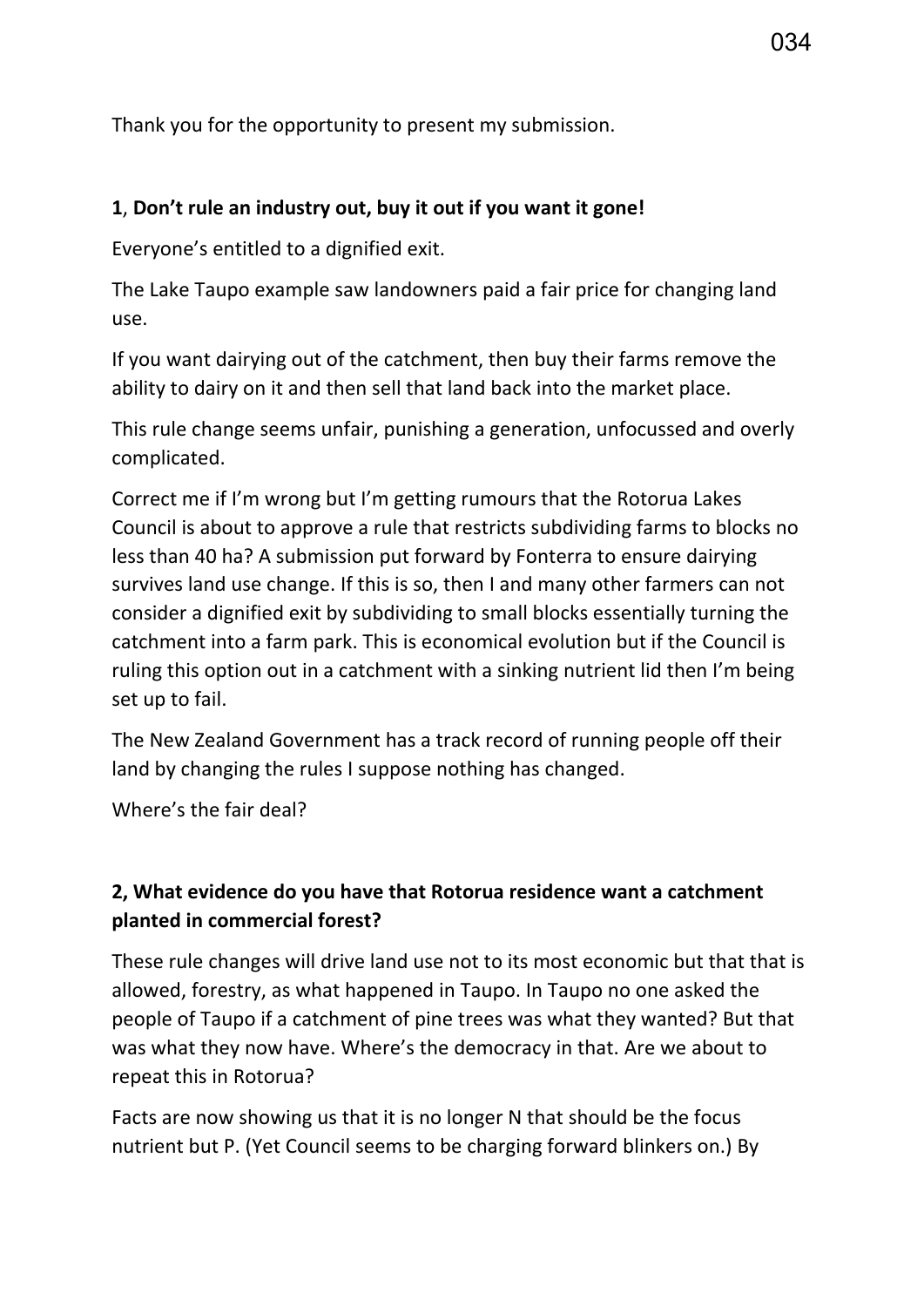ruling forestry as the default land use, forestry will pulse P into the catchment far quicker than any changes made to land use now. This could be catastrophic.

## **3, Maori are hugely disadvantaged.**

Timing will see Maori ruled out of opportunities with their land.

All ready I hear calls from those insensitive members of the public who say "if they can't look after their land then take it from them".

Will these rules leave many land owners with little options but to grow black berry and become prickle farmers? (While we focus on gorse I see black berry choking our lake edges, gullies and forests.)

My understanding is that Maori haven't made it rich from growing trees in the past, what has changed?

## **4, Land use change symposium.**

A land use change symposium held nearly a year ago was well attended by everyone except the target audience. A lack of working examples with financials was noticeable while to some it was another chance to crucify the accused.

I know those that ran the symposium meant well and they ran a very good symposium logistically. But failed.

If you want me to voluntarily change my land use, then I need good successful working examples.

There were none!

Is this then the truth, there are no financially successful options under the new rules?

# **5, Break the lake catchment into stream catchments with individual stream catchment plans, combining to form the total Lake Rotorua Catchment Plan.**

Self-explanatory.